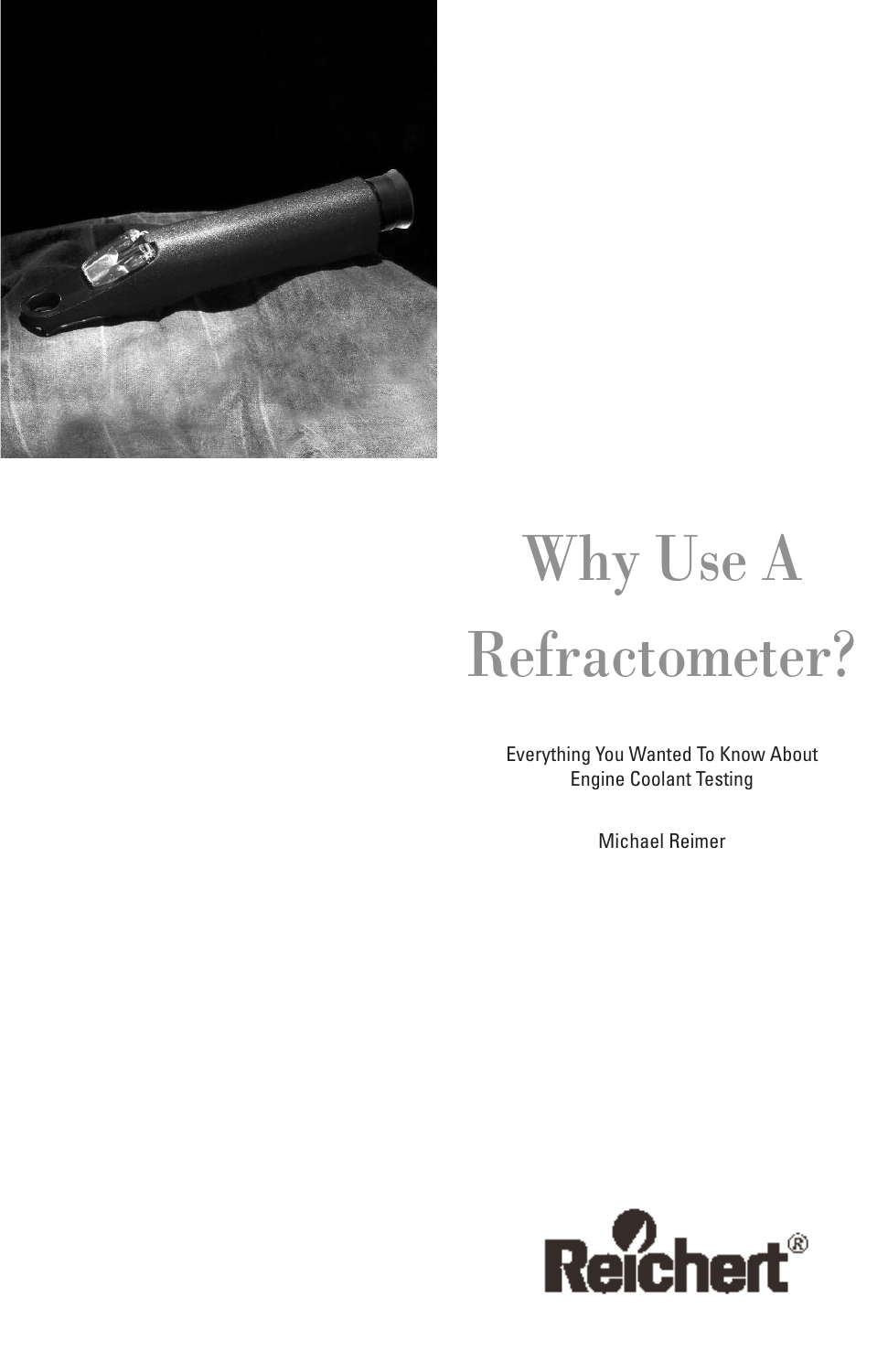## Why Use A Refractometer?

Everything You Wanted To Know About Engine Coolant

| 1.1 Hydrometer Versus Duo-Chek1      |
|--------------------------------------|
| 1.2 Hydrometers And Refractometers:  |
|                                      |
| 1.3 Actual Test Date: The Real Deal6 |
| 1.4 The Problem With Inaccuracy:     |
| The Death Of A Beloved Family        |
|                                      |
|                                      |
| 2.1 Anatomy Of A Pitted Liner14      |
|                                      |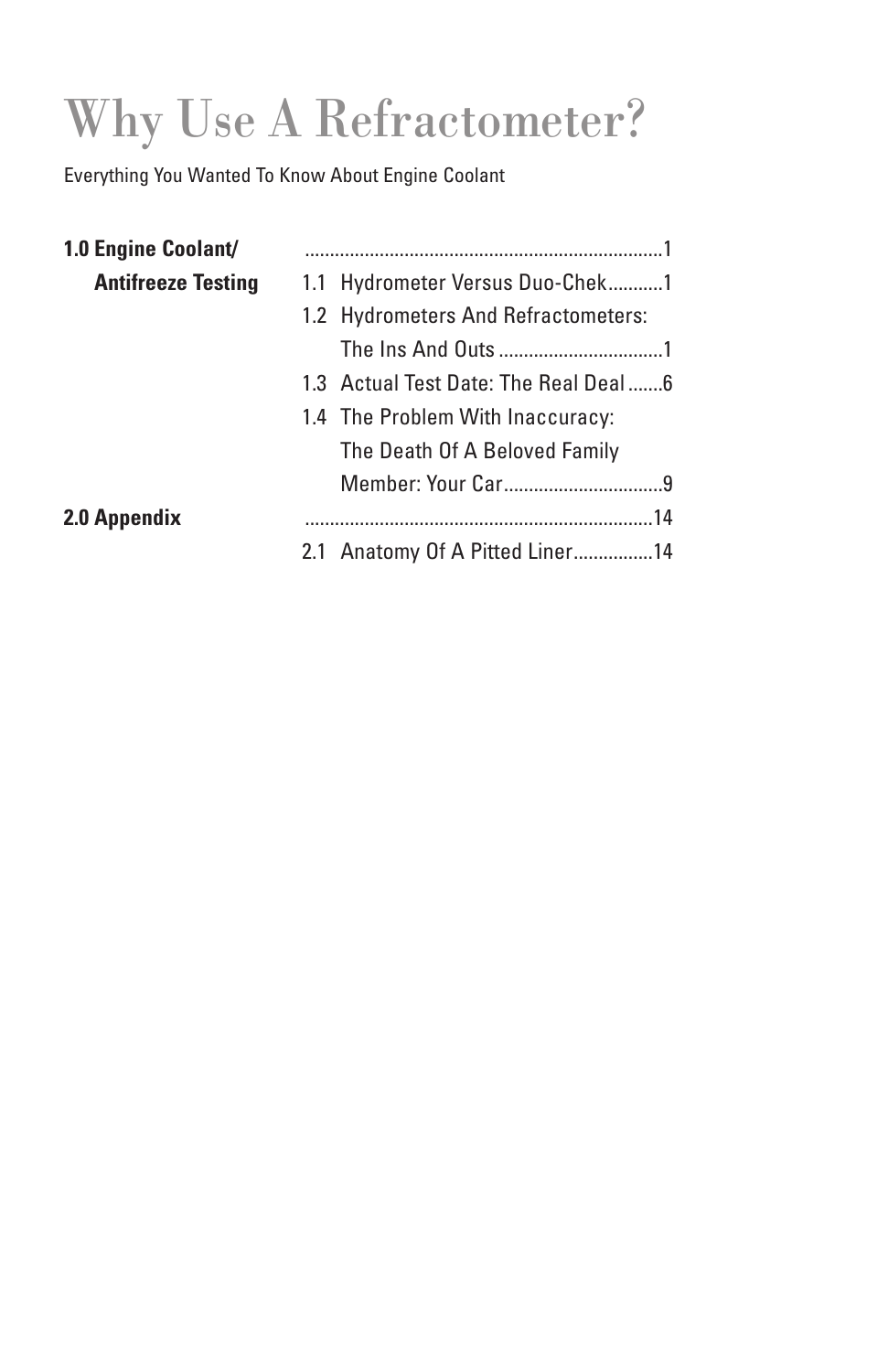## 1.0 Engine Coolant/Antifreeze Testing

#### **1.1 Hydrometer Versus Duo-Chek**

Competition is fierce in the automotive services field. Service facilities face an ever increasing field of competitors, while consumers demand more and more from their service providers. Equipment suppliers must provide equipment that will perform exceptionally, at a reasonable price.

In the battle for engine coolant/antifreeze concentration and freeze point protection level testers, the hydrometer accounts for roughly 75% of all units sold. Refractometers and test strips round out the field. When service personnel are asked if they feel that their engine coolant tester is performing adequately, over 95% feel satisfied. Amazingly, 35% feel extremely satisfied! The significance of this is that three quarters of these service providers feel that their engine coolant tester must be accurate to  $\pm 5^{\circ}$ F. Less than one-tenth of those surveyed felt that an inaccuracy of  $\pm 10^{\circ}$ F or worse was acceptable.

The curious fact about this is that even a high precision, laboratory hydrometer (which costs over \$60.00) used by a trained laboratory technician in a controlled environment, using readings which have been mathematically corrected for fluid temperature can't obtain that accuracy. According to ASTM Method D1124, the best accuracy that is achievable with a hydrometer used under these specific conditions is  $\pm 8^{\circ}$ F. So, how can we reconcile this fact with the overwhelming feeling of satisfaction that service personnel have regarding their hydrometers. Simply, they do not realize just how inaccurate hydrometers really are!

#### **1.2 Hydrometers and Refractometers: The Ins and Outs**

- Hydrometers measure specific gravity. Specific Gravity is extremely temperature dependent. The same sample which is read at 150°F will read as having a 30°F better freeze point protection level if it is read at a temperature of 100°F. Temperature effects must be calculated.
- Hydrometers only work for Ethylene Glycol based coolant/antifreeze. Propylene Glycol cannot be read with a hydrometer due to the fact that up to 70% concentration specific gravity increases, but above 70% specific gravity decreases. A 100% solution reads identical to a 40%.
- Sampling technique is critical in hydrometer use. Air bubbles in the sample will cause inaccurate readings. The float must be kept free from the wall of the hydrometer.
- Refractometers can measure both Ethylene and Propylene glycol based coolant/antifreeze very accurately.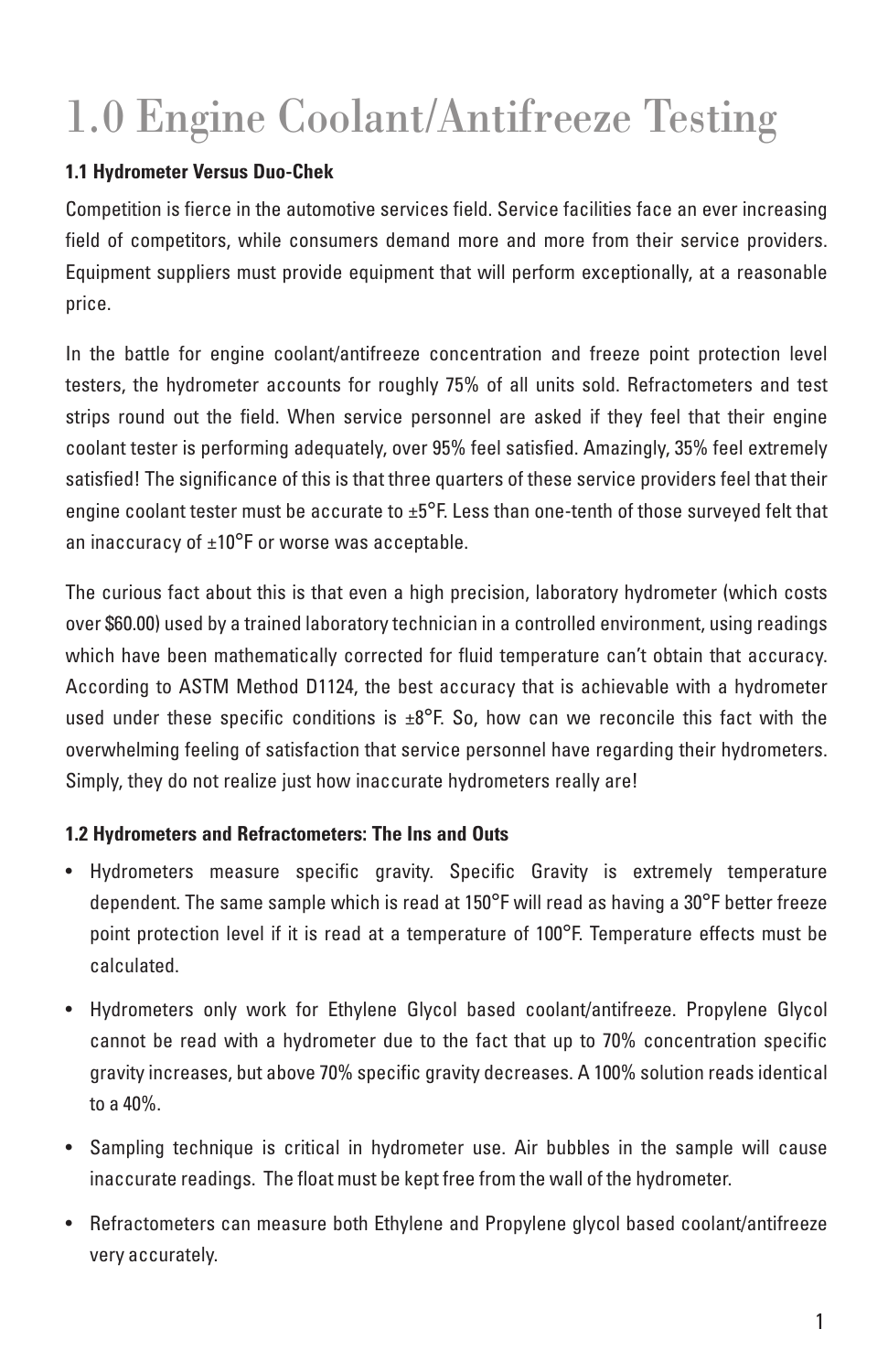• Automatic Temperature Compensation is an absolute necessity for refractometers. Without it, refractometers can easily be inaccurate by more than ±16°F. With ATC, the Duo-Chek is accurate to ±1°F straight out of the box, according to ASTM Method D 3321.

There are numerous reasons why it is very difficult to obtain an accurate engine coolant concentration reading with a hydrometer, but first let us try to understand why they are so popular. Probably the most important reason for the wide spread us of these instruments is that they are very inexpensive. A hydrometer is simply a container with a weighted float device. An applicable scale is displayed either on the cylinder of the container, or on the float which correlates the specific gravity (which is measured by how much of the float remains above the fluid level) and the particular concentration of interest. There are several different styles of hydrometer, but they all work off this same principle.

Hydrometers are also popular among service mechanics because they are a visual indicator of fluid quality. When a car pulls into a service shop to have a lube job and oil change, the service shop wants to perform as many extra services as possible. Not only does it ensure the proper maintenance of the vehicle, but most of the income for these shops comes from selling customers on these extras, not on the initial service. Typically, they will check the air filter, test transmission fluid, engine coolant, and maybe even brake fluid. For the engine coolant, the technician can take a sample with the hydrometer, and show this to his customer. This gives the customer the feeling that he is informed enough to make a qualified decision of whether or not to purchase the extra service of flushing out his coolant system. An informed customer is a happy customer.

Now that we know why someone would want to use a hydrometer, let's turn our attention to why someone would not want to rely on one. For starters, hydrometers are actually far more difficult to use accurately than they appear. When you purchase a hydrometer, the instructions are very basic. Take a sample and read how many discs or balls are floating or how high a float sits in the sample, etc. Then take this number of floating discs or balls, or height of the float and refer to a chart that converts this number into the useful measure of concentration and freeze point protection. That's it! In reality, there is a lot more to it than that. Here is what they do not tell you:

Remember that a hydrometer is actually measuring the specific gravity of a solution. How it accomplishes this is to take a substance with a known specific gravity (a standard) and see if it floats in the unknown sample. If it floats, the specific gravity of the sample is greater than the specific gravity of the standard.

Disc and ball type hydrometers have discs (and balls) of increasing specific gravity. The more discs or balls that float, the higher the specific gravity of the unknown. A single float hydrometer has a float which has a weighted bottom and a hollow top. This will sink into the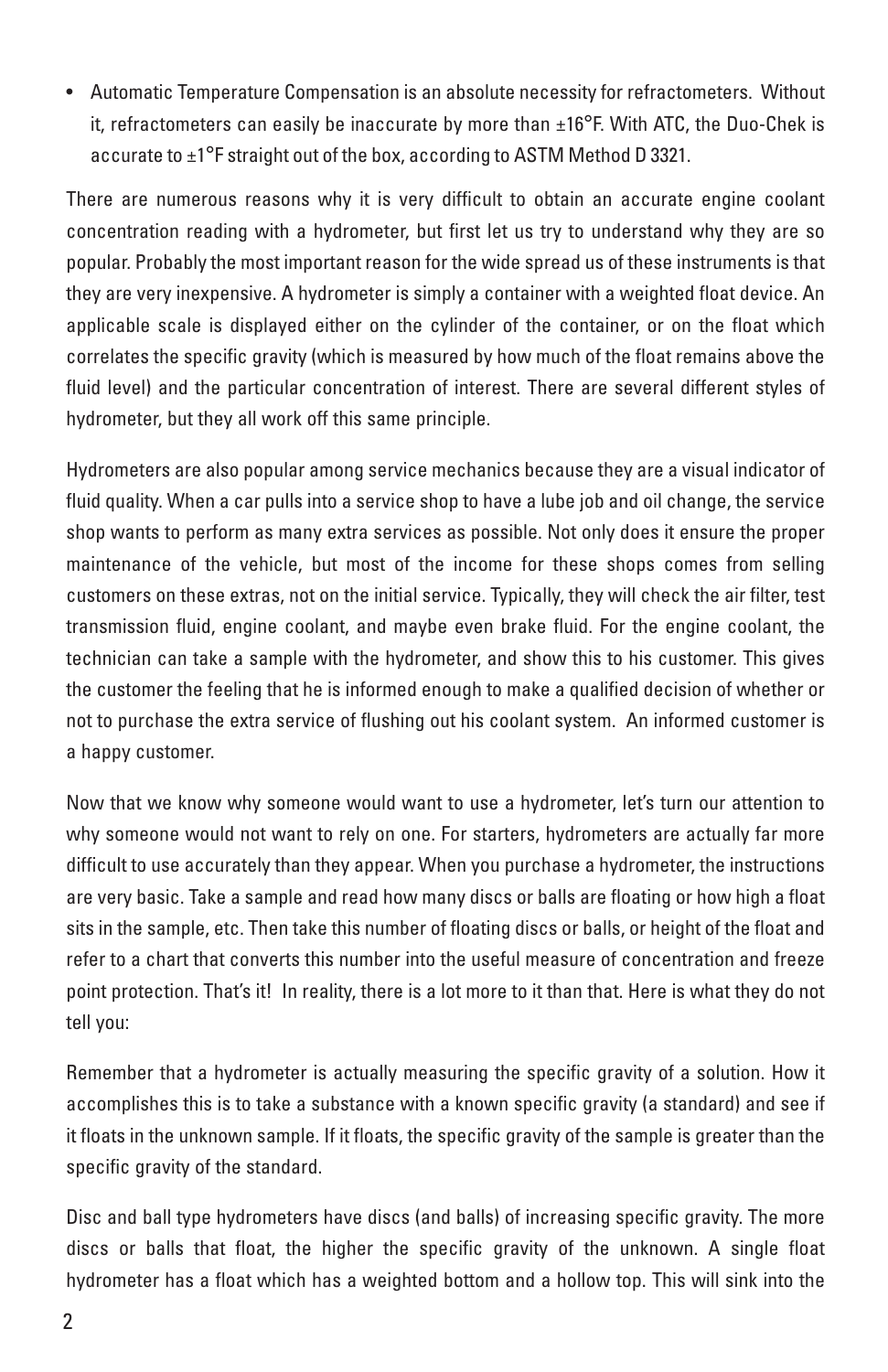solution until the specific gravity of the unknown sample and the float are equivalent. The amount of the float which is submerged is an indicator of the specific gravity.

Probably the most important factor in the use of a hydrometer is the temperature relationship between the sample, the instrument, and the standard reference temperature. In order to obtain an accurate specific gravity reading it is imperative that the sample, and the instrument temperatures be at an equilibrium. Readings must be taken at a specific, stable temperature. This temperature must be noted for each reading. If this temperature differs from the standard reference temperature (which is typically 60°F, 15.56°C for most hydrometers) the specific gravity reading must be mathematically converted to its' equivalent value at the standard reference temperature.

For most substances, as temperature increases, specific gravity decreases. In other words the sample "thins out" as it is heated. This shift can be mathematically modeled. Refer to the chart "Specific Gravities of Aqueous Ethylene Glycol Solutions" at the end of this document for this temperature dependence when measuring Ethylene Glycol via specific gravity. To familiarize yourself with this type of chart, follow along with this example: A reading for a 50% ethylene glycol solution at 100°F would give a specific gravity of 1.056. This same 50% solution at 150°F would read as 1.038 specific gravity. If that hydrometer were calibrated for 100°F, it would read as 50% only if the reading was taken at a fluid/instrument temperature of 100°F. If the reading was taken at a fluid/instrument temperature of 150°F, the instrument would measure the specific gravity as 1.038 which at the instruments standard reference temperature of 100°F corresponds to 35%. The person taking the reading would think that the solution was 35% Ethylene Glycol. As a reference, the freeze point protection level for a 50% mixture is approximately -32°F. The freeze point protection level for a 35% mixture is approximately -2°F. This is a very significant error!

The chart "Specific Gravities of Aqueous Propylene Glycol Solutions" at the end of this document reveals why a hydrometer cannot be used for measuring this "environmentally friendly" type of engine coolant/antifreeze. As concentration increases to around 70%, specific gravity also increases. Above 70% however, specific gravity actually decreases with increasing concentration. For instance, at 100°F, a 100% Propylene Glycol Solution has the same specific gravity as a 45% solution! There is no way for a hydrometer to differentiate these two dramatically different concentrations.

Sampling technique is also critical in specific gravity measurement. Any air bubbles present in the sample can attach themselves to the float device and thus affect readings. For both types of hydrometer, the specific gravity of the float will be reduced if an air bubble attaches itself to the float (in other words, the buoyancy of the float will increase). An interesting test of this phenomenon is to use a hydrometer to determine the sugar concentration of a soft drink. Take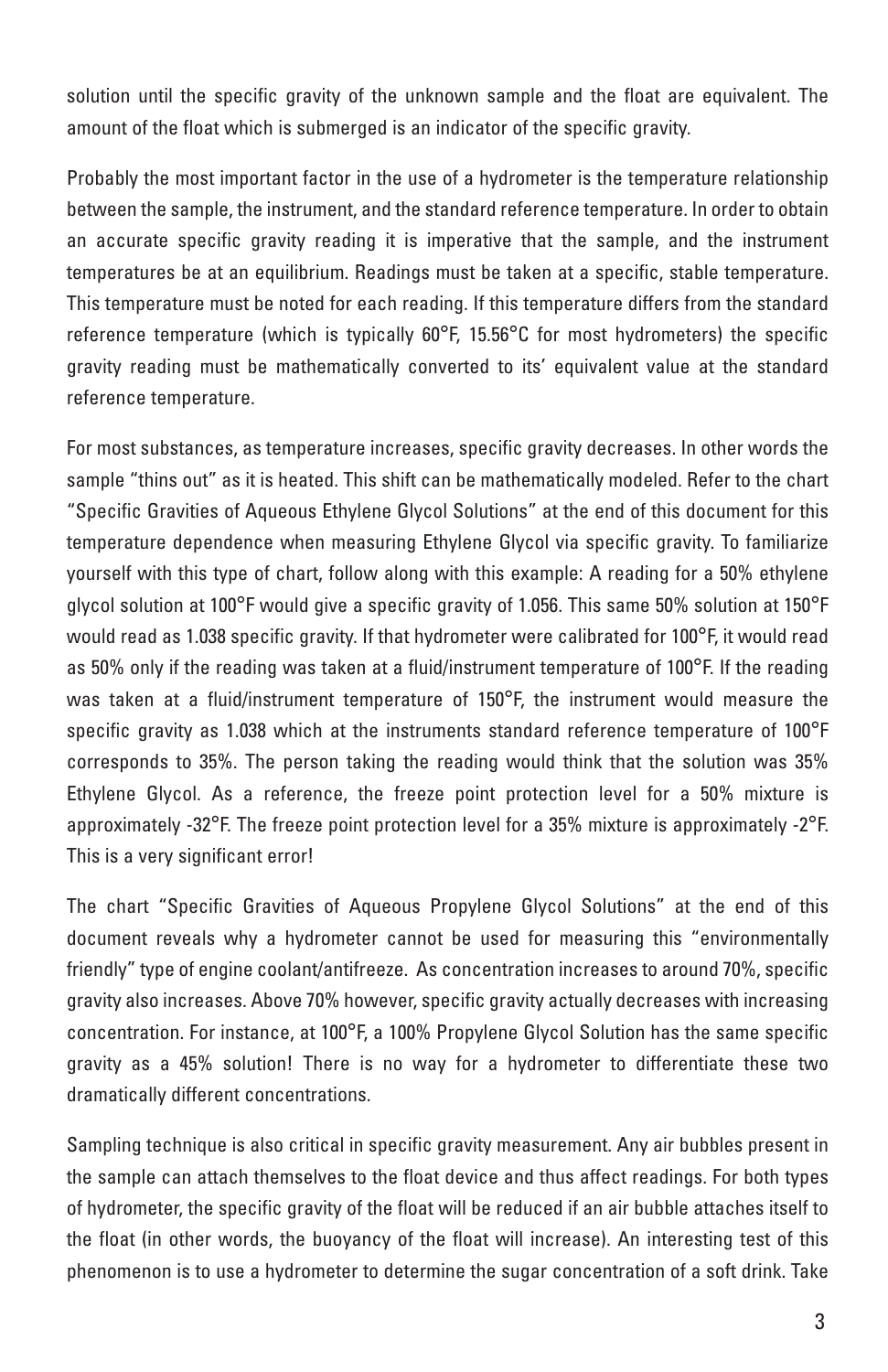a reading by simply drawing the soft drink into the hydrometer. The carbonation will form bubbles on the float/floats. Once you have taken a reading with the air bubbles, tap the hydrometer gently to dislodge these bubbles from the floats. You will see that when the bubbles are dislodged, the hydrometer will read the soft drink as seemingly more concentrated.

Another important sampling technique is to be certain that the float does not touch the walls of the container. The friction causes the float to sit lower in the sample and thus will cause the reading to appear greater than it actually is. In essence, this friction decreases the buoyancy of the float. This is more important with single float style hydrometers because their float is prone to lean into the wall. In disc and ball type hydrometers, the floats are entirely submerged and thus virtually free of friction.

Now let's look at the refractometer. Refractive index is, basically, the relative speed of light through a substance versus the speed of light through a standard, typically air. Another way to think of it is the bending of light as it passes through a substance. As light is transmitted into and through a substance, it will slow down. If that light is passed through at an angle, the substance will "bend" the light. The angle at which this light is "bent" can be measured and converted into a refractive index number which can then be converted into a % concentration number (or virtually any units which are applicable). This is exactly what a refractometer does, it simply passes light through the sample, a prism and optical system, a reticle ( a printed scale), and an eyepiece. The optical system and prism capture the bent light and pass it on to the reticle and eyepiece producing a shadow line intersect on the reticle which is a visual indicator of the refractive index of the solution.

Both Ethylene Glycol and Propylene Glycol may be measured very accurately by refractive index. Both these solutions have a nearly linear relationship between concentration and refractive index. As concentration increases, refractive index increases. The following chart depicts this relationship for Ethylene Glycol.



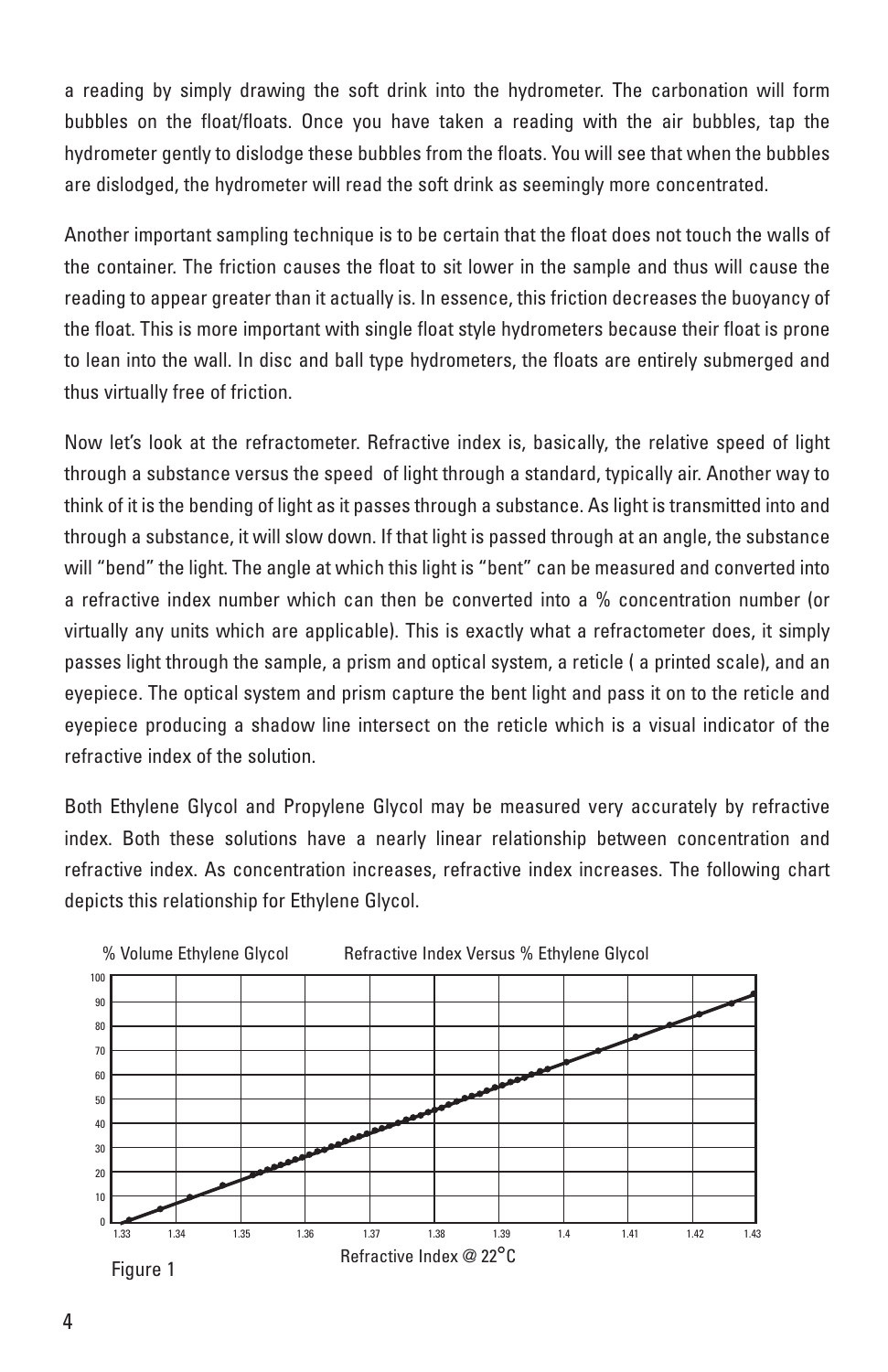"Environmentally friendly" Propylene Glycol, which cannot be measured on a hydrometer, can easily be measured on a refractometer. The following graph shows the relationship between refractive index and % volume concentration for Propylene Glycol.



Sounds nice and simple. Unfortunately, refractive index is also temperature dependent. As temperature increases refractive index decreases. That is why you must also reference the temperature at which refractive index measurements are taken at or converted to. Most refractometers use the standard reference temperature of 68°F (20°C).

For refractometers, the temperature of the instrument is the critical factor. This is due to the fact that for refractive index measurements, only a drop of sample is required. The mass of this amount of sample is so small that it will almost immediately assume the temperature of the instrument. The temperature of the instrument is directly dependent upon the temperature of the environment in which it is used. If this temperature is changing fairly regularly, such as a garage with cars pulling in and out, the refractometer needs to be made of a material which will quickly equilibrate with these changes. Heavy, metal bodies act as a heat sink, therefore, lighter, polycarbonate bodies that respond more rapidly to these temperature shifts are preferred.

As an example of this temperature dependence suppose we had a 50% Propylene Glycol solution. The refractive index for this solution when measured at 68°F would be 1.38908. If this solution were to be measured at 20°F instead of the standard 68°F, the change in refractive index would be 0.006, thus the refractive index would be 1.39508. This refractive index, if not temperature corrected, would correspond to a concentration reading of 55.74% Propylene Glycol on a refractometer which is referenced at 68°F. A 50% Propylene Glycol solution will freeze at roughly -29°F, whereas a 55.74% solution will freeze at roughly-45°F. Therefore, a service technician using a non-temperature compensated refractometer under these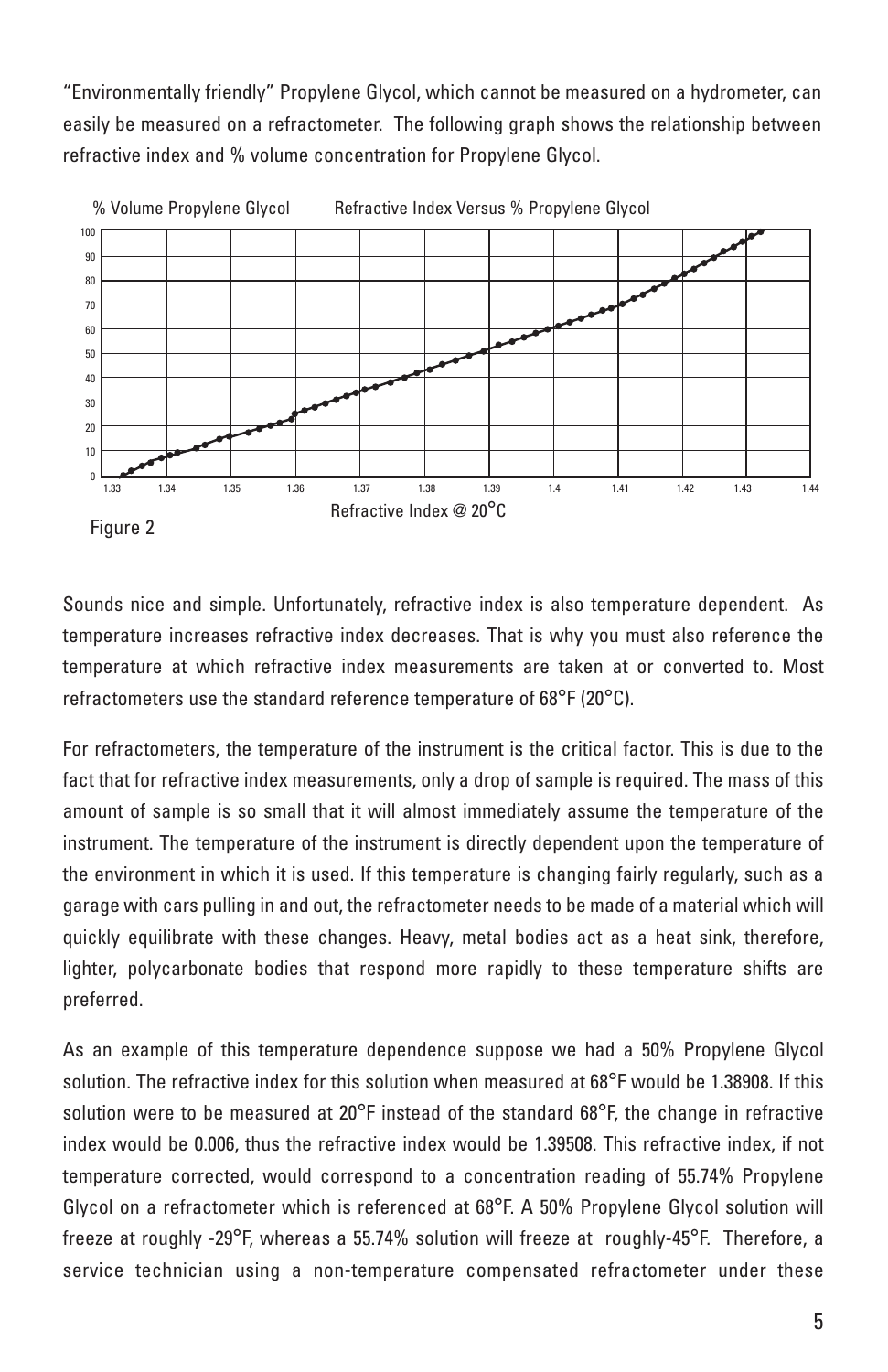conditions will believe he has far greater freeze point protection than he actually does.

This temperature dependence is the reason that all Reichert brand handheld refractometers currently feature "Automatic Temperature Compensation". This feature automatically corrects all readings back to the standard of 20°C.

Thus the user need not worry about what temperature his readings are taken at. With Automatic Temperature Compensation, the Duo-Chek is accurate to  $\pm 1^{\circ}F$  according to ASTM Method D 3321 Standard Practice for Use of The Refractometer for Determining The Freezing Point of Aqueous Engine Coolants.

#### **1.3 Actual Test Date: The Real Deal**

- Three hydrometers were tested, a floating disc type, a floating ball type, and a needle type. A Reichert Duo-Chek was also tested.
- Hydrometers were found to be inaccurate by as much as 23°F! Temperature of the fluid was an absolutely critical factor. Reading the same solution at two different temperatures gave two very different results. The Duo-Chek was off by only 2°F in the worst case. Automatic Temperature Compensation makes the difference!
- Hydrometers are harder to use accurately than expected. It is difficult to obtain enough sample, air bubbles are nearly unavoidable, and the angle the hydrometer is held at causes variations in readings. The Duo-Chek requires only a drop of sample to obtain an accurate, easy to read value.

Theory and calculation are fine, but what happens in the real world? You can test this yourself easily enough just as I did. I decided to see if I could convince some of my fellow employees to let me sample their engine coolant/antifreeze. I decided that I would test the sample both in the vehicle and then read this same sample after allowing it to cool in my office. Samples were tested with three styles of hydrometer.

The first was a floating disc type, the number of discs floating represents the freeze point protection level. It had six discs, one floating would be a freeze point protection level of +25°F, two would be +5°F, three would be -10°F, four is -25°F, five is equivalent to -34°F, and six would mean that the fluid was "not safe". This unit was the most expensive, selling for about \$10.00 at a local auto parts store. If appearance matters, it also seemed to be the most professional looking of those available.

The second was the needle type where a pointer rotates on a shaft as fluid fills the chamber. This pointer rises to a certain level dependent upon the concentration of the coolant/antifreeze and intersects a scale that is printed on the body of the hydrometer which indicates freeze point protection level. The particular unit which I purchased for about \$7.00 USD was actually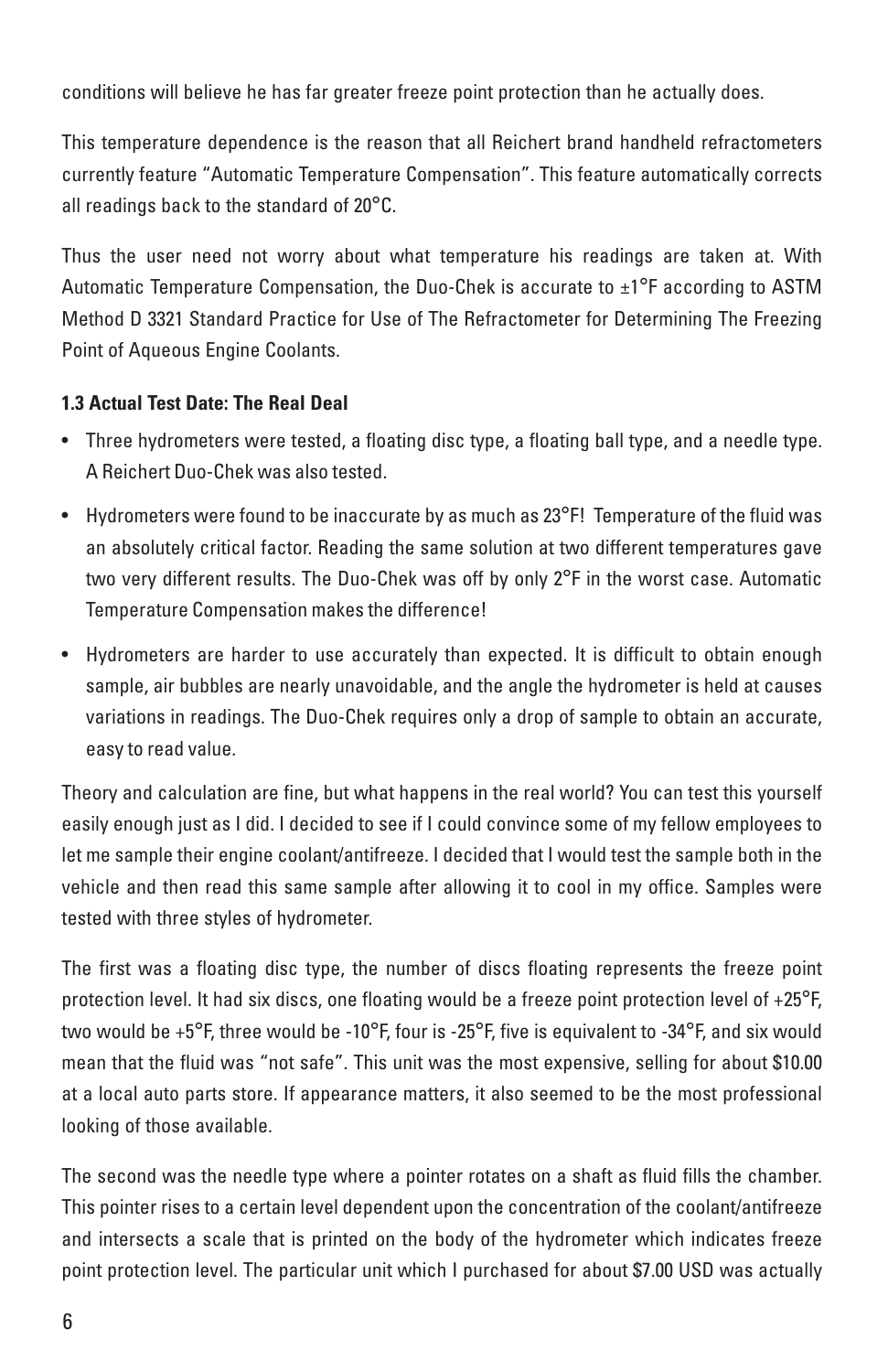distributed by one of the more popular engine coolant/antifreeze producers. There were six demarcations on this instrument:  $+10^{\circ}$ F, 0 $^{\circ}$ F, -7 $^{\circ}$ F, -20 $^{\circ}$ F, -34 $^{\circ}$ F, and -45 $^{\circ}$ F along with their metric equivalents.

The third type was the floating ball style where the number of balls which rise to the surface is the indicator of fluid concentration. This particular model had five balls. The first ball would be equivalent to a freeze point protection level of  $+20^{\circ}$ F, the second would be  $+5^{\circ}$ F, the third represented -10 $^{\circ}$ F, the fourth was -25 $^{\circ}$ F, and the fifth meant you were safe to -40 $^{\circ}$ F. This instrument also gave the corresponding boiling point protection level represented by each of these balls. This unit appeared to be, and was the cheapest of those tested. It cost approximately \$3.00.

Extreme care was taken during testing to avoid any of the previously mentioned problems. There were some problems encountered, however. Unless the radiator was full to the top of the neck, I found that is was more difficult than anticipated to obtain a sample of enough volume to fill the needle type and the disc type hydrometers. I literally had to snake the hydrometer suction tube as far down into the radiator as possible to siphon off enough sample to obtain any reading. This also seemed to draw more air bubbles into the instrument. I also found that it was difficult to clear the air bubbles from the floats on the hydrometers. The reading from the needle type was also subject to the angle at which the instrument was being held. If it is not held perpendicular to the ground, the reading will fluctuate. No problems were encountered with the Duo-Chek.

Outside readings were taken after allowing the cars to sit for 30 minutes to 1 hour. It was a typically warm day here in western New York state, the temperature outside was almost 80°F. Inside readings were taken after allowing the coolant to reach room temperature of approximately 72°F. Results were as follows:

| Outside Testing °F                           | Hydrometers<br>Disc Type | Needle Type | <b>Floating Ball Type</b> | Refractometer<br><b>Reichert DC70</b> |
|----------------------------------------------|--------------------------|-------------|---------------------------|---------------------------------------|
| Car#1<br><b>Actual Freeze Point</b><br>$-43$ | $-25$                    | $-34$       | $-25$                     | $-45$                                 |
| Car#2<br><b>Actual Freeze Point</b><br>$-27$ | $-25$                    | $-20$       | $-25$                     | $-27$                                 |
| Car#3<br><b>Actual Freeze Point</b><br>$-48$ | $-25$                    | $-34$       | $-40$                     | $-50$                                 |
| Car#4<br><b>Actual Freeze Point</b><br>$-44$ | $-25$                    | $-34$       | $-25$                     | $-45$                                 |
| Car#5<br><b>Actual Freeze Point</b><br>-40   | $-25$                    | $-34$       | $-25$                     | $-41$                                 |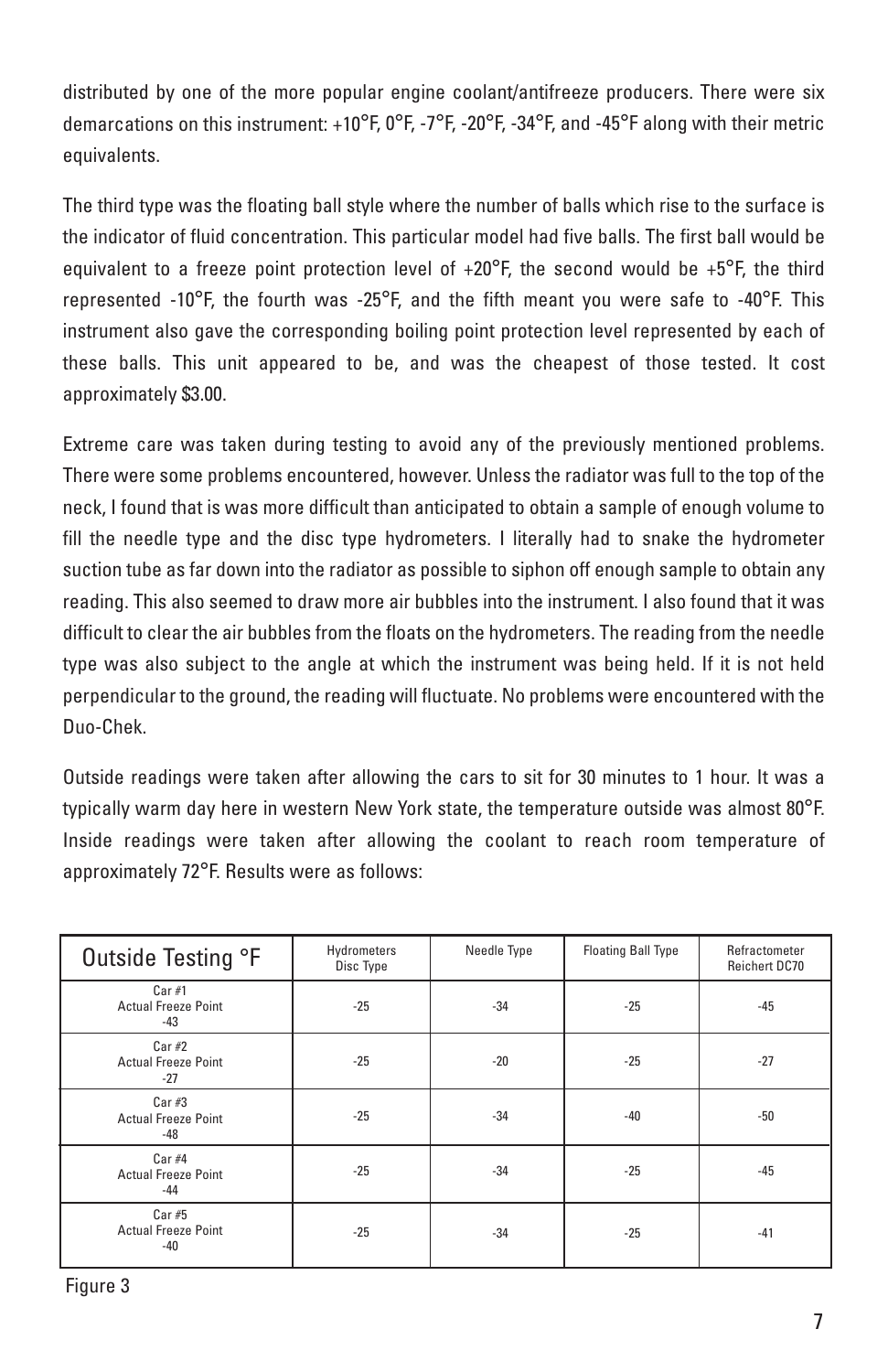| Inside Testing °F                            | Hydrometers<br>Disc Type | Needle Type | <b>Floating Ball Type</b> | Reichert DC70 |
|----------------------------------------------|--------------------------|-------------|---------------------------|---------------|
| Car#1<br><b>Actual Freeze Point</b><br>-43   | $-34$                    | $-45$       | $-25$                     | $-45$         |
| Car#2<br><b>Actual Freeze Point</b><br>$-27$ | $-34$                    | $-34$       | $-25$                     | $-27$         |
| Car#3<br><b>Actual Freeze Point</b><br>-48   | $-34$                    | $-45$       | $-40$                     | $-50$         |
| Car#4<br><b>Actual Freeze Point</b><br>$-44$ | $-34$                    | $-45$       | $-25$                     | $-45$         |
| Car#5<br><b>Actual Freeze Point</b><br>-40   | $-34$                    | $-45$       | $-25$                     | $-41$         |

Figure 4

Actual freeze point for these five samples was determined by two methods. The first method was a slightly modified version of ASTM Method D1177 Standard Test Method for Freezing Point of Aqueous Engine Coolants. This method is a direct measure of the freeze point curve for these type of solutions. The second method was to read the refractive index of the samples on an AR600 Automatic Refractometer. These readings were then compared to known refractive index versus concentration versus freeze point protection charts available from The Dow Chemical Company as well as numerous other Glycol processors. Both methods agreed within  $±$ 2 $\degree$ F

These results reveal the deficiencies of trying to use a hydrometer to obtain an accurate measure of engine coolant/antifreeze freeze point protection level. Based upon the scale divisions of these hydrometers, the best accuracy that could be expected would be roughly  $\pm 15^{\circ}$ F (+ 1 scale division). Temperature effects can be seen by comparing the test readings from outside to those obtained inside. Reading the same solution on the same instrument gave varying results. As expected, these results prove that as the temperature of the solutions being tested decreases, the resulting concentration reading from a hydrometer will increase. In other words, as reading temperature increases service technicians will be mislead into believing that they need to add more glycol to increase the engine coolant/antifreeze concentration level.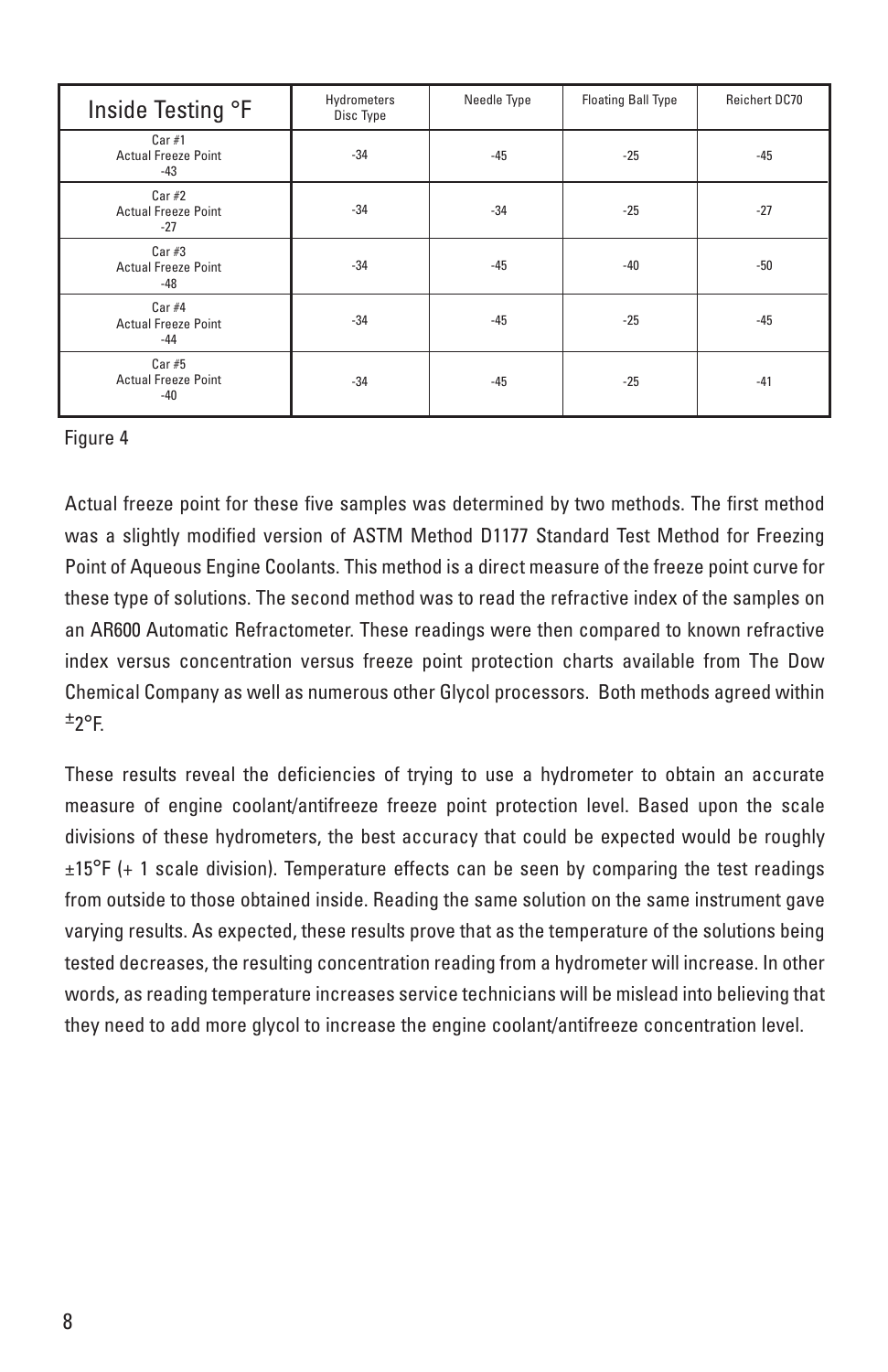#### **1.4 The Problem with Inaccuracy: The Death of a Beloved Family Member: Your Car**

- What the government and truck drivers know that you don't.
- Increasing concentration to roughly 60% improves freeze point protection level. Above 70%, freeze point protection level becomes progressively worse.
- Cavitation corrosion, water pump failure, scale formation, gelation, inefficient heat transfer, boil over, freezing and cracking of hoses and engine block, solder bloom. All are problems defined by the SAE for over concentration and under concentration of engine coolant/antifreeze.
- Emissions control is impossible without the proper concentration. Catalytic converters are fickle at best.
- Over 26% of all repair costs can be directly attributed to Coolant System Maintenance Issues.

Inaccurate coolant/antifreeze concentration my actually be harmful to your engine. The United States government realizes this fact and will only use the Duo-Chek in military vehicles. Truck drivers also know the importance of maintaining their engine coolant/antifreeze concentration levels, often carrying a Duo-Chek in their tool box.

Referring to the final chart "Freezing Points of Aqueous Glycol Solutions" reveals one of the problems with increased concentration levels. As concentration is increased from 0% to roughly 60%, freeze point protection level improves. However, above 70% this protection level actually becomes worse the more concentrated the solution becomes. In this case, more is not hotter!

There are other problems associated with higher concentrations as well. Water pumps are designed to work with a specific viscosity of fluid. Increasing concentration increases the viscosity of the fluid, thus water pumps have to work harder, thus engines must work harder. This puts undo stress not only on your water pump and cooling system, but on the engine as well.

Another problem associated with concentrations exceeding 70% is a phenomenon known as cavitation corrosion. This is the formation of microscopic bubbles within the coolant/antifreeze as well as the action of silicate additive within the coolant/antifreeze. These bubbles and silicate particles act almost as sand paper would. They can rapidly wear away at the cylinder head, liner, head gaskets, water pump impeller, and even the radiator.

Silicate is an additive which is useful for protection of aluminum from corrosion. Nitrite and/or Molybdate which are also used as multi-metal inhibitors, are present in most fluids in very specific quantities. Increasing the concentration of Nitrite can lead to scale formation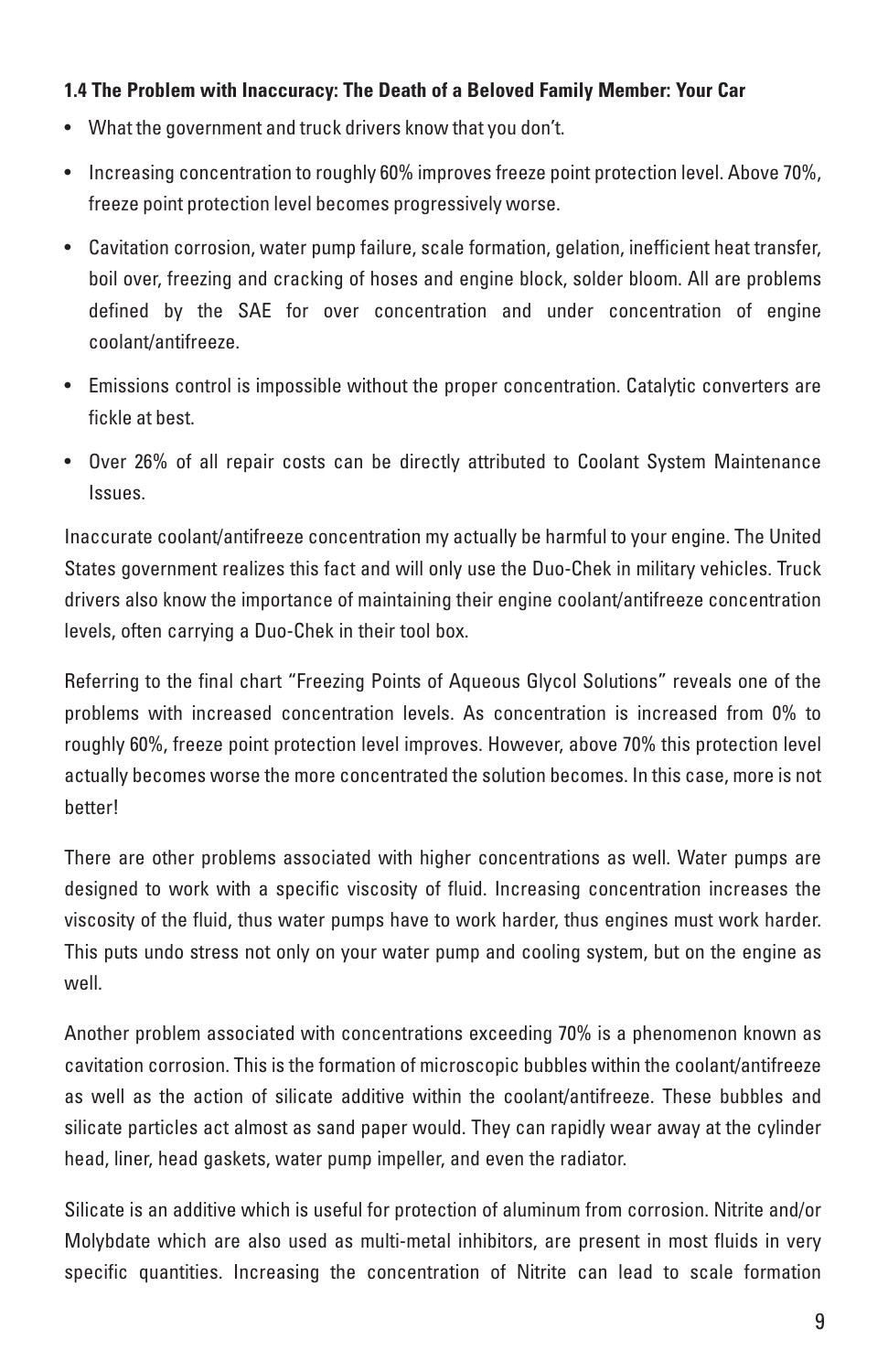problems as well as solder bloom. Scale formation can act as an insulation thus severely affect heat transfer capability. Gelation, which also severely reduces heat transfer capacity, may result from increased levels of silicate as well as Total Dissolved Solids. Coolant/antifreeze processors recommend the exact concentration for their fluids to avoid these situations.

The Society of Automotive Engineers, Inc. (SAE) has developed a technical paper "Cavitation Corrosion Bench Test for Engine Coolants" which describes the problems associated with engine coolant/antifreeze concentration levels as well as Supplemental Coolant Additive (SCA) for Heavy Duty Engines. In this paper the Engine Manufacturers Association lists several of the problems associated with inadequate control of antifreeze and/or SCA concentrations.

#### **Under concentration of Antifreeze/CS**

- 1. Liner or water pump impeller cavitation.
- 2. General Corrosion.
- 3. Deposits on heat transfer surfaces.
- 4. Plugging of the system with corrosion products.
- 5. Freezing and resultant overheating and cracking of blocks, etc.

#### **Over concentration of Antifreeze/SCA**

- 1. Water pump seal seepage.
- 2. Solder bloom or solder corrosion.
- 3. Hose and gasket seepage.
- 4. Plugging of the system with precipitates or gelled additive.
- 5. Slush formation and resultant overheating.

This paper also contained several photographs of liners which had been pitted due to this problem. Photocopies of these are provided at the end of this document along with a schematic of this phenomenon. These reveal the problems associated with "Wet Sleeve" design engines.

Another factor to consider is that of emissions control. Catalytic converters are most effective when the air to fuel ratio is maintained at 14.7 to 1. This mixture is regulated by your car's computer. This computer uses multiple sensors to maintain this ratio. Probably the most important of which is the temperature sensor. Most cars today run around 230°, give or take 10°. Thermostats are used to regulate the minimum temperature rather than the maximum. Cooling fans regulate the high end. Maintaining this operating range puts an enormous demand on the cooling system. Heat transfer efficiency is essential, thus fluid concentration is critical in this regard.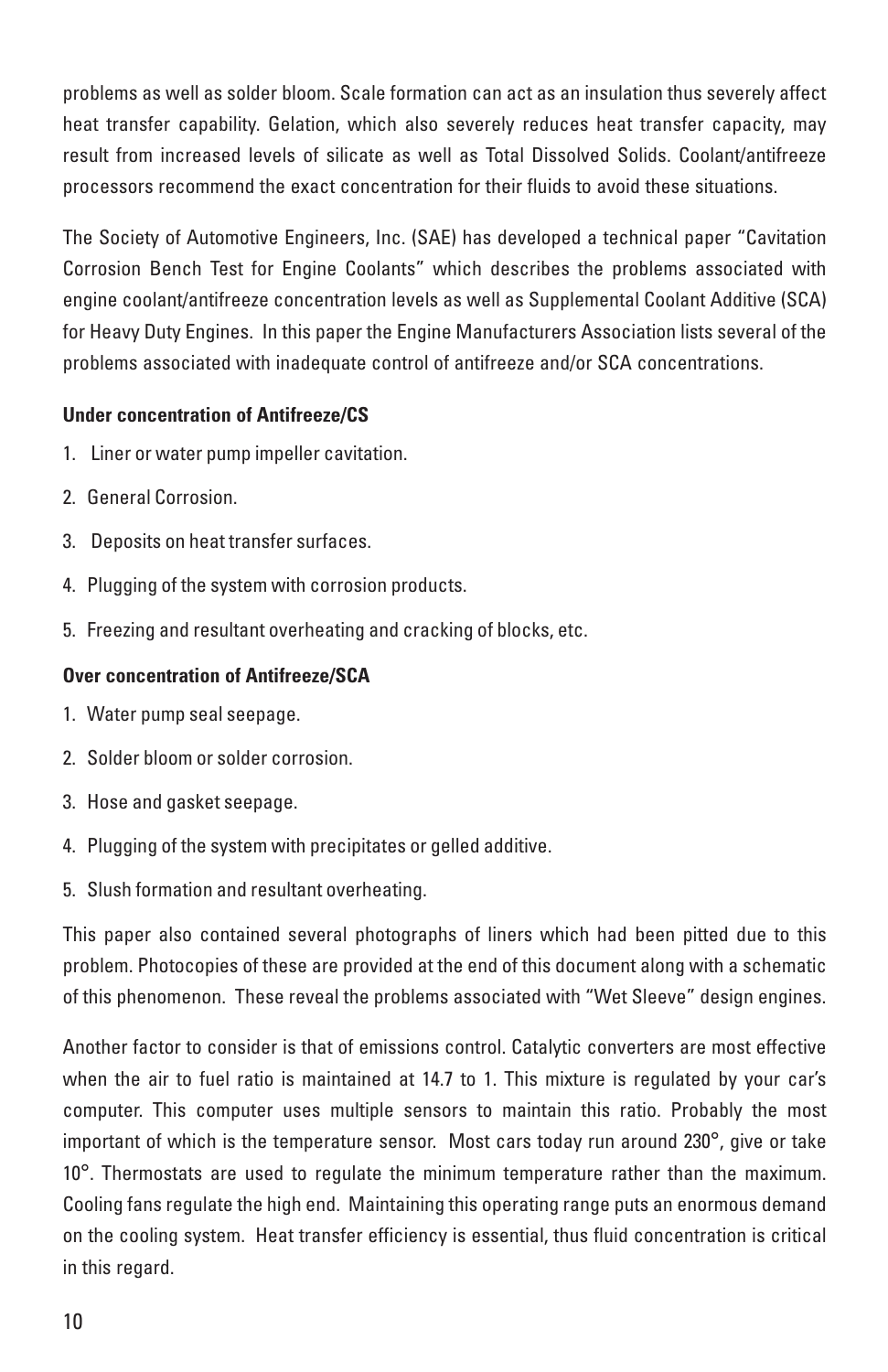In a second SAE paper, "Filtration of Coolants for Heavy Duty Engines", "a 1984 poll of maintenance managers indicated that 26 percent of all diesel engine problems were associated with the cooling system", although the author felt the true number to be as high as 40% due to the fact that cooling system problems more often cause problems which may not be attributed to this system.

Most customers expect that their service facility will protect them from these problems. One dollar spent on maintenance will save ten dollars in repairs. Service personnel have the opportunity to perform the maintenance, but once the repair is needed customers may not be willing to patronize a facility that cost them substantial amounts in repairs. The only real way for service personnel to perform effectively for their customers is to use a tool which they can rely on. The Duo-Chek is such a tool, a hydrometer is very definitely not!

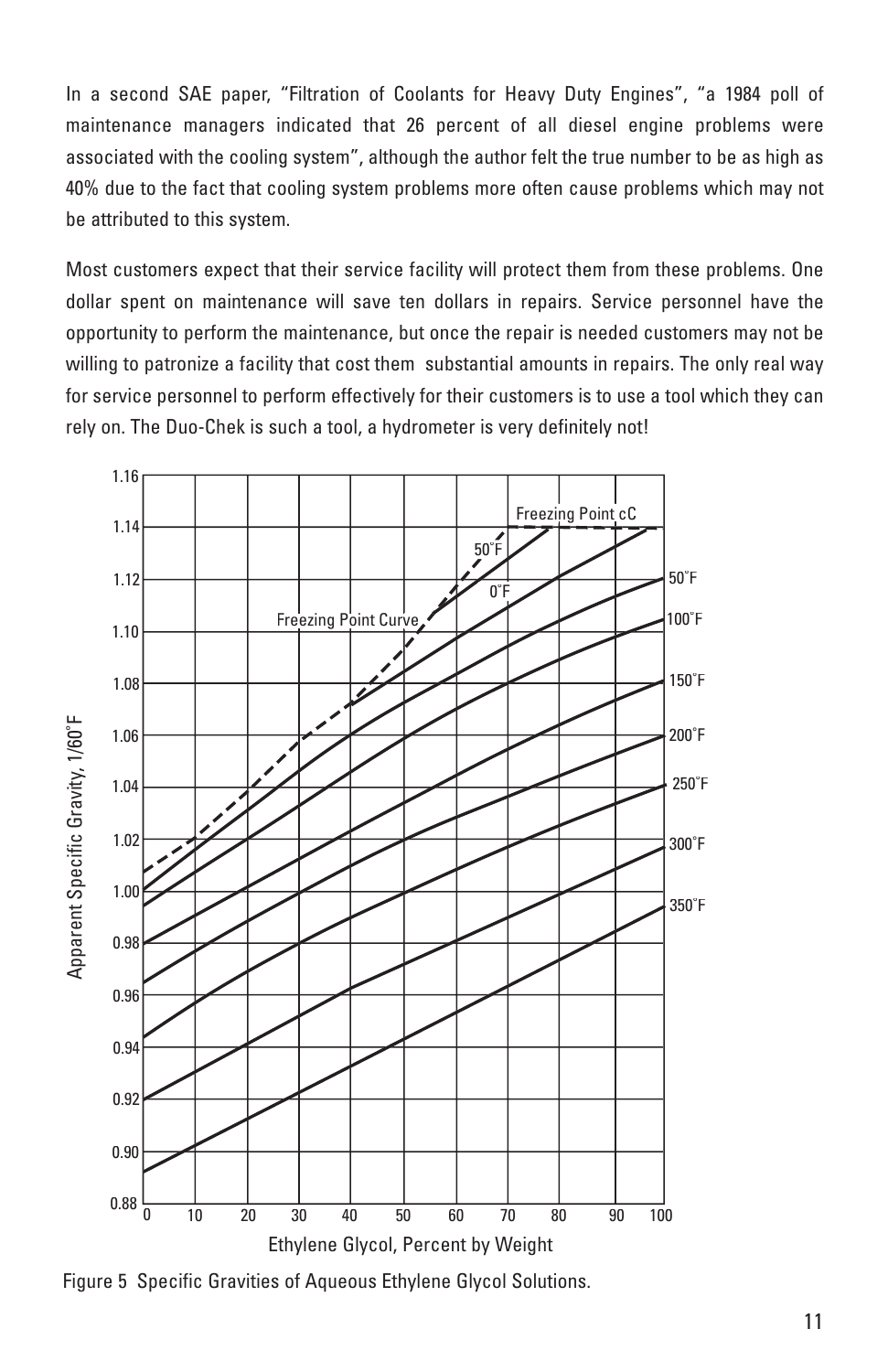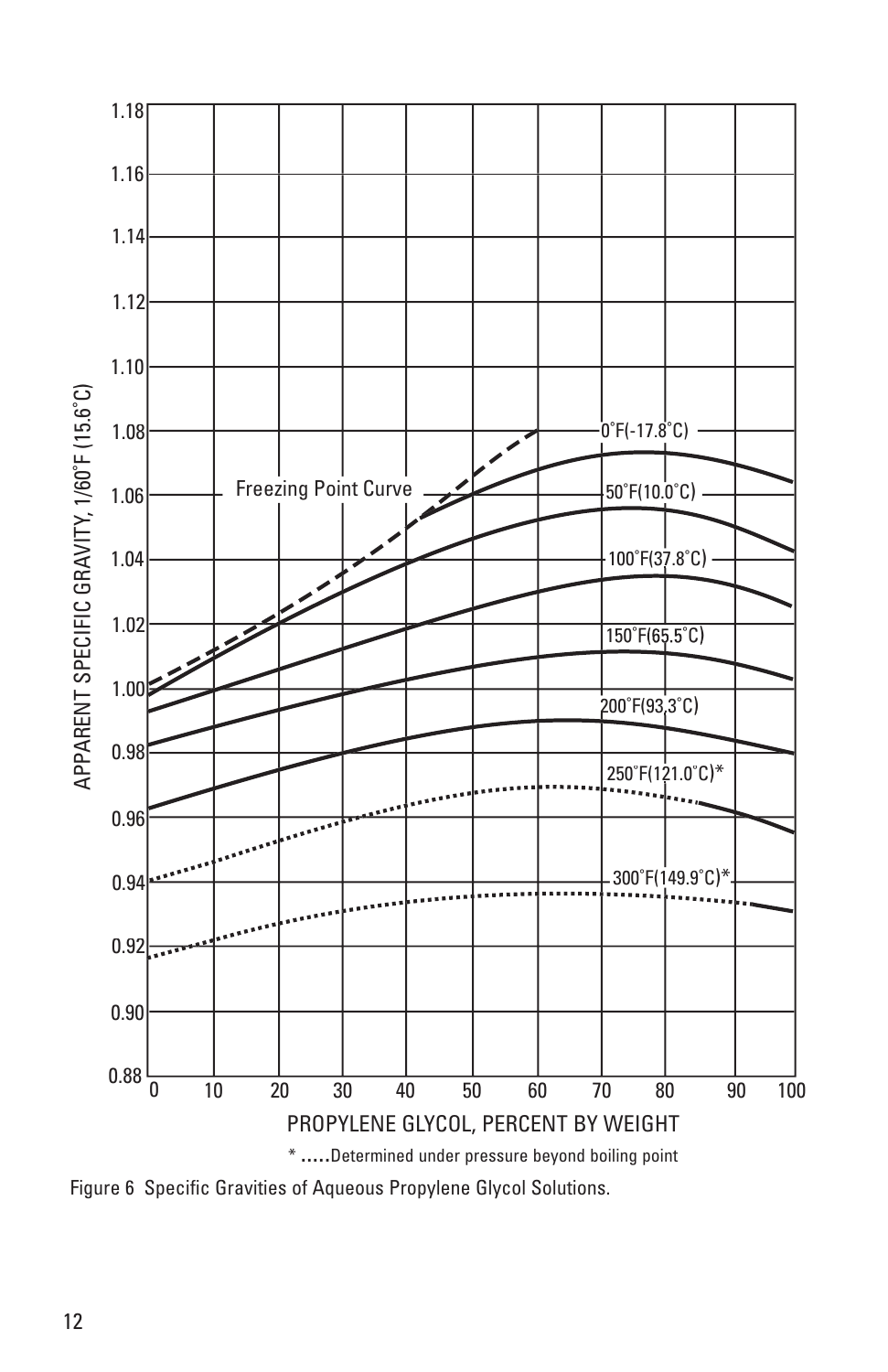

Figure 7 Freezing Points of Aqueous Glycol Solutions.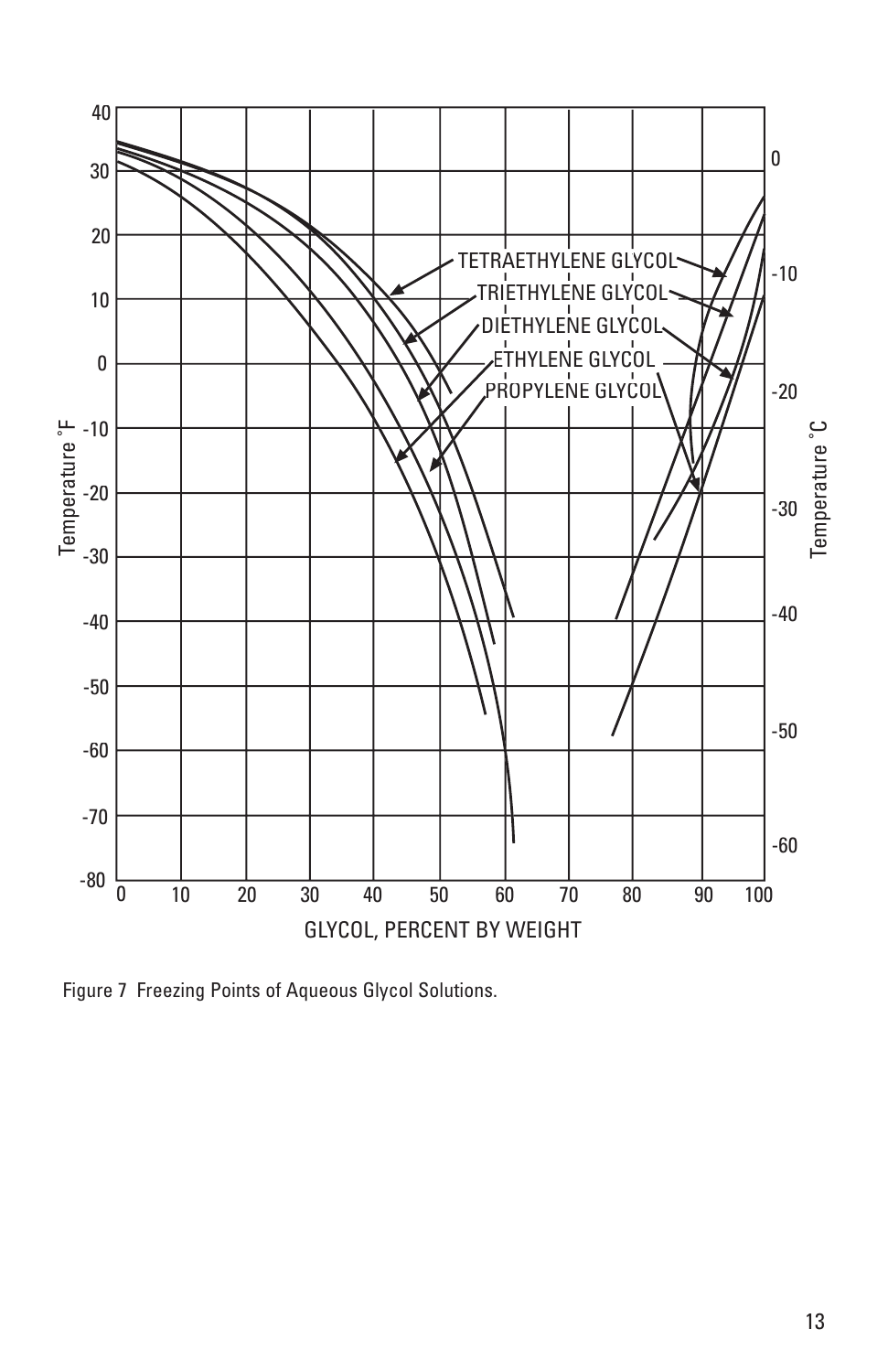### 2.0 Appendix

#### **2.1 Anatomy of a pitted Liner**

Figure 7 shows a schematic cross section of an engine block and cylinder liner depicting liner pitting. When the pit penetrates the liner, the engine fails due to coolant leaking into the oil sump. An expensive in-frame overhaul is then required to repair the engine.



Figure 7

Figure 8 shows the thrust side of one liner taken from an engine installed in a class 8 truck. The engine failed at less than 200,000 miles due to penetration of a liner, not the one pictured. Figure 9 shows the pitting on the anti-thrust side 180 degrees from the pitting on the thrust side. Since the pitting was severe, the liner also had some pitting at 90 degrees to the thrust and anti-thrust, Figures 10 and 11.





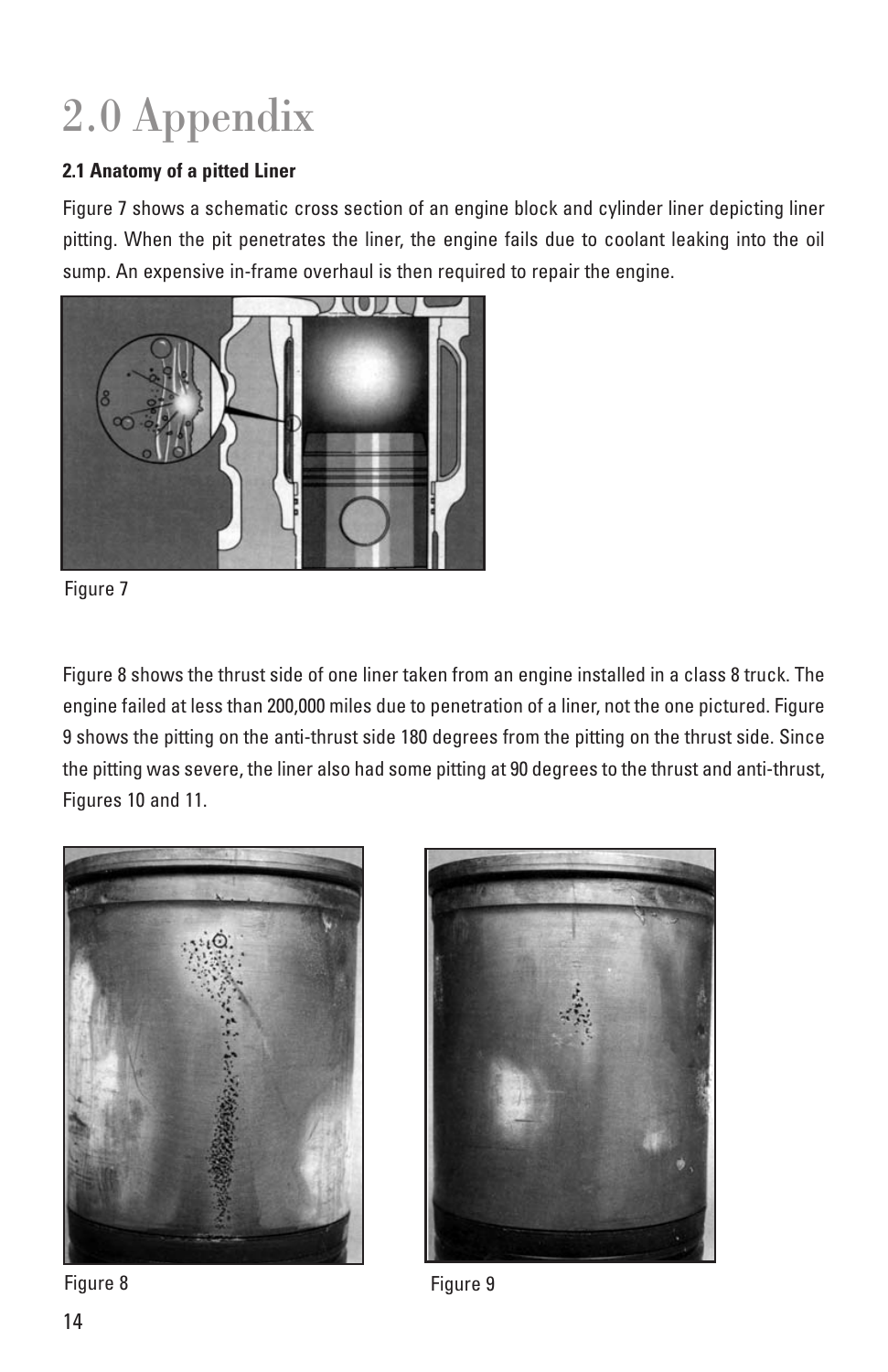



![](_page_16_Figure_2.jpeg)

Figure 10 Figure 11

Figure 12 shows the thrust pitting area of the liner after it was cut through while Figure 13 shows the anti-thrust cross section. Note the extreme depth of the pits compared to the pit diameter. The star shaped pit circled on Figure 8 is also circled on Figure 13.

![](_page_16_Picture_5.jpeg)

![](_page_16_Picture_6.jpeg)